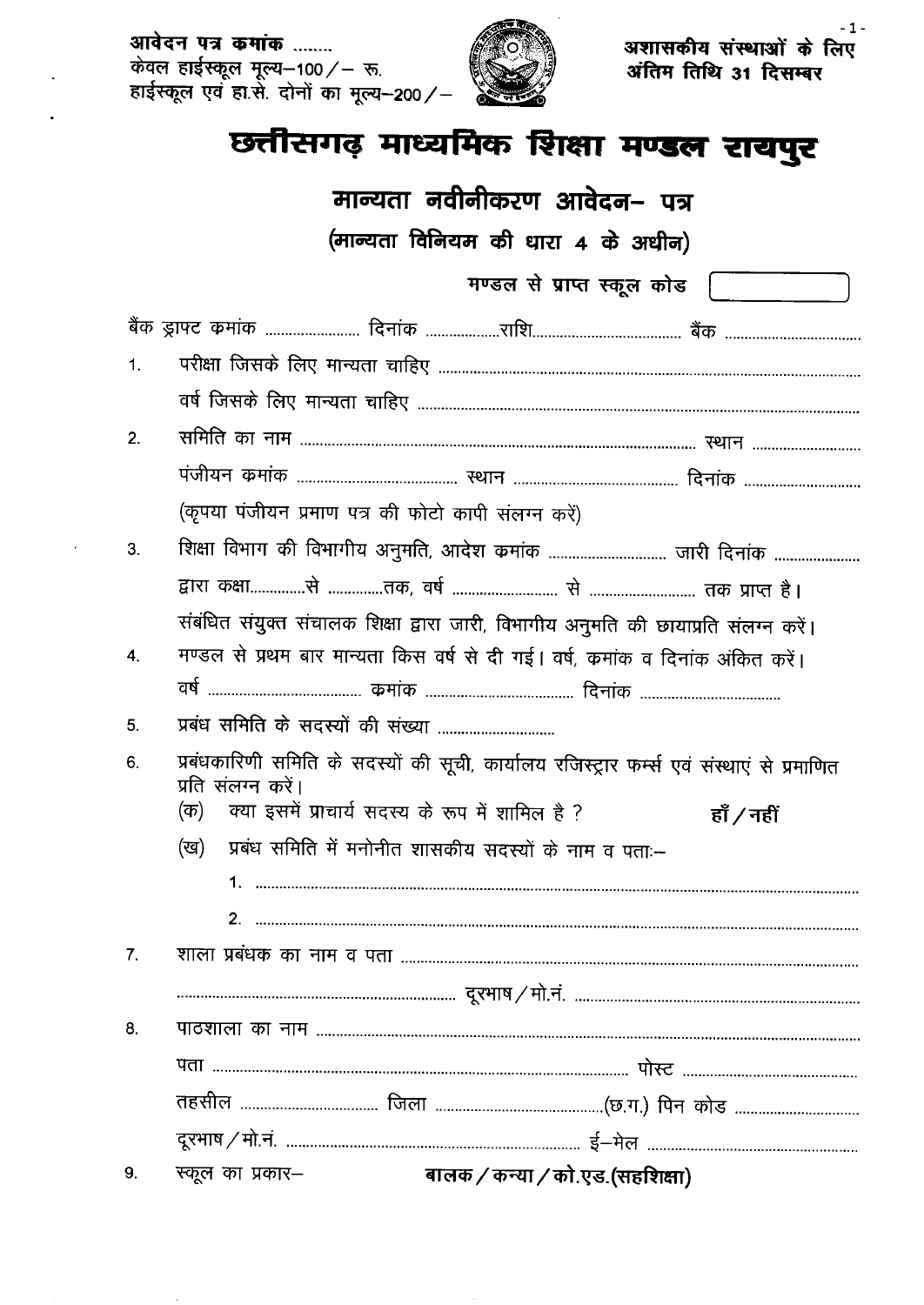| 10. |                |                | पुलिस स्टेशन से दूरी  किलोमीटर, 11. डाक घर से दूरी  किलोमीटर                                                                                                                                                                                                                                                                                                                                                                                       |        |                    |                        |                  |       |         |                       |
|-----|----------------|----------------|----------------------------------------------------------------------------------------------------------------------------------------------------------------------------------------------------------------------------------------------------------------------------------------------------------------------------------------------------------------------------------------------------------------------------------------------------|--------|--------------------|------------------------|------------------|-------|---------|-----------------------|
| 12. |                |                |                                                                                                                                                                                                                                                                                                                                                                                                                                                    |        |                    |                        |                  |       |         |                       |
|     |                |                |                                                                                                                                                                                                                                                                                                                                                                                                                                                    |        |                    |                        |                  |       |         |                       |
|     |                |                |                                                                                                                                                                                                                                                                                                                                                                                                                                                    |        |                    |                        |                  |       |         |                       |
| 13. |                |                |                                                                                                                                                                                                                                                                                                                                                                                                                                                    |        |                    |                        |                  |       |         |                       |
|     |                |                | एम.ए.- एम.ए.बी.एड.- एम.एस.सी.- एम.एस.सी.बी.एड.-                                                                                                                                                                                                                                                                                                                                                                                                    |        |                    |                        |                  |       |         |                       |
|     |                |                | एम.काम.–  एम.काम.बी.एड.–  अन्य स्टाफ कुल संख्या                                                                                                                                                                                                                                                                                                                                                                                                    |        |                    |                        |                  |       |         |                       |
|     | स.<br>क्र.     | विषय           | शिक्षक का<br>नाम                                                                                                                                                                                                                                                                                                                                                                                                                                   | पद नाम | नियुक्ति<br>दिनांक | शैक्षणिक <br>योग्यता । | बी.एड.<br>डी.एड. | अनुभव | वेतनमान | हस्ताक्षर<br>∕ मो.नं. |
|     | 1              |                |                                                                                                                                                                                                                                                                                                                                                                                                                                                    |        |                    |                        |                  |       |         |                       |
|     | $\overline{2}$ |                |                                                                                                                                                                                                                                                                                                                                                                                                                                                    |        |                    |                        |                  |       |         |                       |
| 14. |                | करना है।)      | (उपरोक्त प्रारूप में सूची संलग्न की जाना है, साथ ही प्रत्येक शिक्षक के शैक्षणिक योग्यता (केवल<br>स्नातक / स्नातकोत्तर / बी.एड. / एम.एड. / डी.एड. / डी.एल.एड.की) प्रमाण पत्र की प्राचार्य द्वारा<br>प्रमाणित प्रति संलग्न करें, <b>शिक्षक विषयवार होना आवश्यक है।</b> बैंक द्वारा वेतन भुगतान पत्रक खाता<br>नं. सहित संलग्न करें। (हाईस्कूल/हायर सेकण्डरी स्कूल की अंकसूची की छायाप्रति संलग्न नहीं<br>विद्यालय में गत वर्ष दर्ज छात्रों की संख्या– |        |                    |                        |                  |       |         |                       |
|     |                | कक्षा          |                                                                                                                                                                                                                                                                                                                                                                                                                                                    | बालक   |                    | बालिका                 |                  | कूल   |         |                       |
|     |                | 9वीं           |                                                                                                                                                                                                                                                                                                                                                                                                                                                    |        |                    |                        |                  |       |         |                       |
|     |                | 10वीं          |                                                                                                                                                                                                                                                                                                                                                                                                                                                    |        |                    |                        |                  |       |         |                       |
|     |                | 11वीं          |                                                                                                                                                                                                                                                                                                                                                                                                                                                    |        |                    |                        |                  |       |         |                       |
|     |                | 12वीं          |                                                                                                                                                                                                                                                                                                                                                                                                                                                    |        |                    |                        |                  |       |         |                       |
| 15. |                |                |                                                                                                                                                                                                                                                                                                                                                                                                                                                    |        |                    |                        |                  |       |         |                       |
| 16. |                |                | पढ़ाये जाने वाले विषयः-                                                                                                                                                                                                                                                                                                                                                                                                                            |        |                    |                        |                  |       |         |                       |
|     |                |                |                                                                                                                                                                                                                                                                                                                                                                                                                                                    |        |                    |                        |                  |       |         |                       |
|     |                |                |                                                                                                                                                                                                                                                                                                                                                                                                                                                    |        |                    |                        |                  |       |         |                       |
|     |                | हायर सेकण्डरी– |                                                                                                                                                                                                                                                                                                                                                                                                                                                    |        |                    |                        |                  |       |         |                       |
|     |                |                |                                                                                                                                                                                                                                                                                                                                                                                                                                                    |        |                    |                        |                  |       |         |                       |
|     |                |                |                                                                                                                                                                                                                                                                                                                                                                                                                                                    |        |                    |                        |                  |       |         |                       |
|     |                |                |                                                                                                                                                                                                                                                                                                                                                                                                                                                    |        |                    |                        |                  |       |         |                       |
|     |                |                |                                                                                                                                                                                                                                                                                                                                                                                                                                                    |        |                    |                        |                  |       |         |                       |
|     |                |                |                                                                                                                                                                                                                                                                                                                                                                                                                                                    |        |                    |                        |                  |       |         |                       |

 $-2-$ 

## $/2/$

 $\mathcal{A}^{\text{max}}_{\text{max}}$  and  $\mathcal{A}^{\text{max}}_{\text{max}}$ 

 $\mathcal{L}^{(1)}$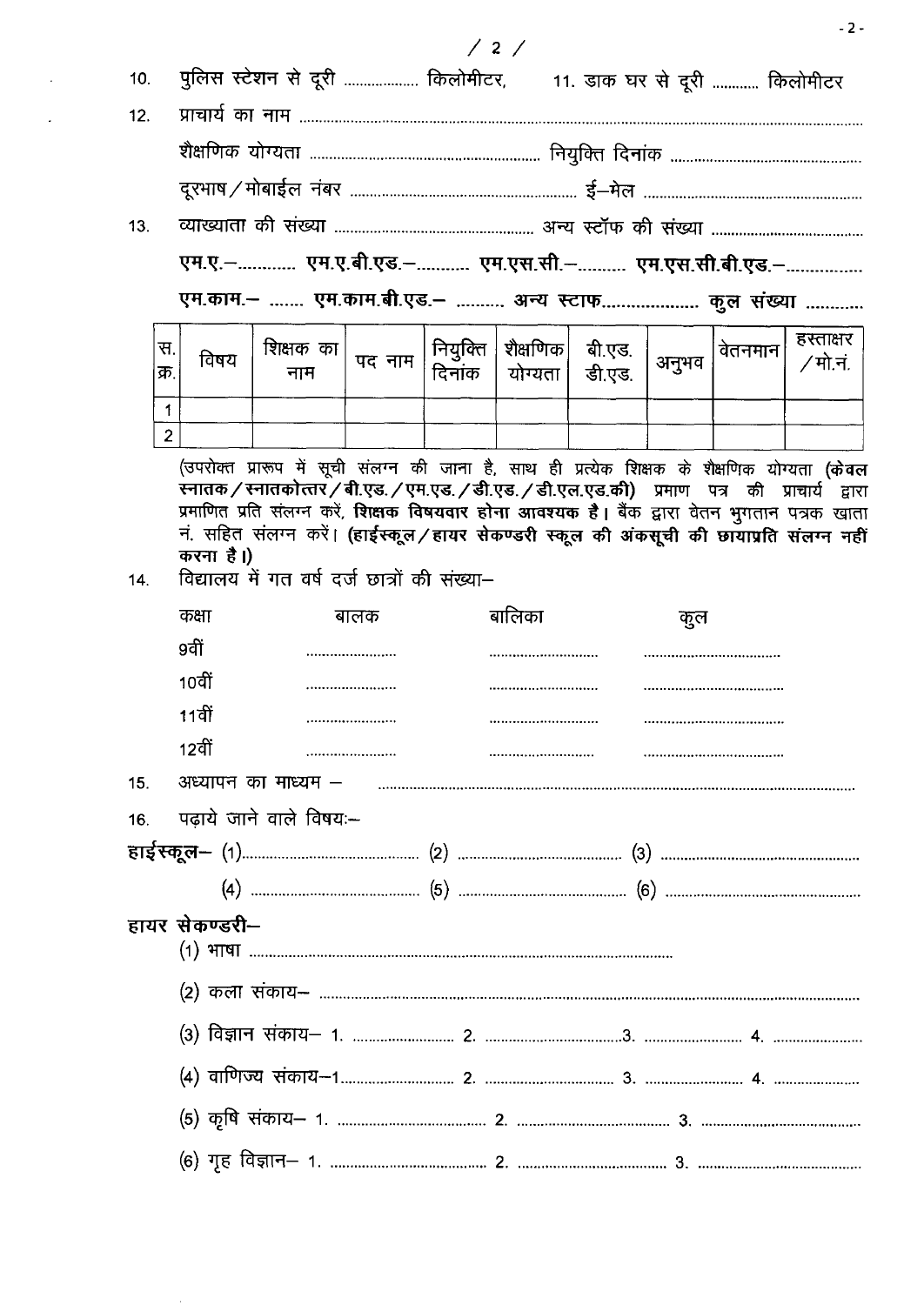$/3/$ 

 $\sim 0.1$ 

|     | 17. भूमि / भवन की जानकारी –                                    |        | $\sqrt{27}$ |                                                                         |               |  |  |
|-----|----------------------------------------------------------------|--------|-------------|-------------------------------------------------------------------------|---------------|--|--|
|     |                                                                |        |             |                                                                         |               |  |  |
|     |                                                                |        |             |                                                                         |               |  |  |
|     |                                                                |        |             |                                                                         |               |  |  |
|     |                                                                |        |             | भूमि का कुल क्षेत्रफल  वर्गफीट,     निर्मित क्षेत्रफल  वर्गफीट          |               |  |  |
|     |                                                                |        |             |                                                                         |               |  |  |
|     |                                                                |        |             | (कृपया भवन का प्रमाणित मानचित्र एवं बी.1 खसरा की प्रति संलग्न करें।)    |               |  |  |
|     | 18. (अ) फर्नीचर की जानकारी :—                                  |        |             |                                                                         |               |  |  |
|     |                                                                |        |             |                                                                         |               |  |  |
|     | (कृपया छात्रों की संख्या बतायें जो कि उनका उपयोग कर सकते हैं।) |        |             |                                                                         |               |  |  |
|     | (ब) विद्युत व्यवस्था :--                                       |        |             |                                                                         |               |  |  |
|     |                                                                |        |             | समस्त कक्षों में विद्युत व्यवस्था ट्यूबलाईट/पंखे अनिवार्य रूप से संख्या |               |  |  |
|     | (स) पेयजल व्यवस्था :--                                         |        |             | स्वच्छ पेयजल व्यवस्था कुॅआ/नलकूप/नल/वाटर कूलर के माध्यम से              |               |  |  |
| 19. | प्रयोगशाला की जानकारी –                                        |        |             |                                                                         |               |  |  |
|     | हाईस्कूल प्रयोगशाला कक्ष –01 व्याकार  x  वर्गफीट               |        |             |                                                                         |               |  |  |
|     | <u>हायर सेकेण्डरी प्रयोगशाला कक्ष –</u>                        |        |             |                                                                         |               |  |  |
|     | भौतिक शास्त्र–                                                 |        |             | आकार  x  वर्गफीट                                                        |               |  |  |
|     | रसायन शास्त्र–                                                 |        |             | आकार <b>x</b> वर्गफीट                                                   |               |  |  |
|     | जीव विज्ञान $-$                                                |        |             | आकार <b>x</b> वर्गफीट                                                   |               |  |  |
|     | कुल कमरों की संख्या –                                          |        |             |                                                                         |               |  |  |
|     | गत तीन वर्षों में व्यय $-$                                     |        |             |                                                                         |               |  |  |
|     | वर्ष<br>उपकरण                                                  |        | जीवविज्ञान  | मौतिक शास्त्र                                                           | रसायन शास्त्र |  |  |
|     |                                                                |        |             |                                                                         |               |  |  |
|     |                                                                |        |             |                                                                         |               |  |  |
|     |                                                                |        |             |                                                                         |               |  |  |
| 20. | पुस्तकालय के लिए प्रावधान गत तीन वर्ष के लिए                   |        |             |                                                                         |               |  |  |
|     | वर्ष                                                           | पुस्तक |             | पत्रिका / समाचार  पत्र                                                  |               |  |  |
|     |                                                                |        |             |                                                                         |               |  |  |
|     |                                                                |        |             |                                                                         |               |  |  |
|     |                                                                |        |             |                                                                         |               |  |  |
| 21. | खेलकूद व्यवस्था की जानकारी –                                   |        |             |                                                                         |               |  |  |
|     |                                                                |        |             |                                                                         |               |  |  |
|     |                                                                |        |             |                                                                         |               |  |  |

 $-3-$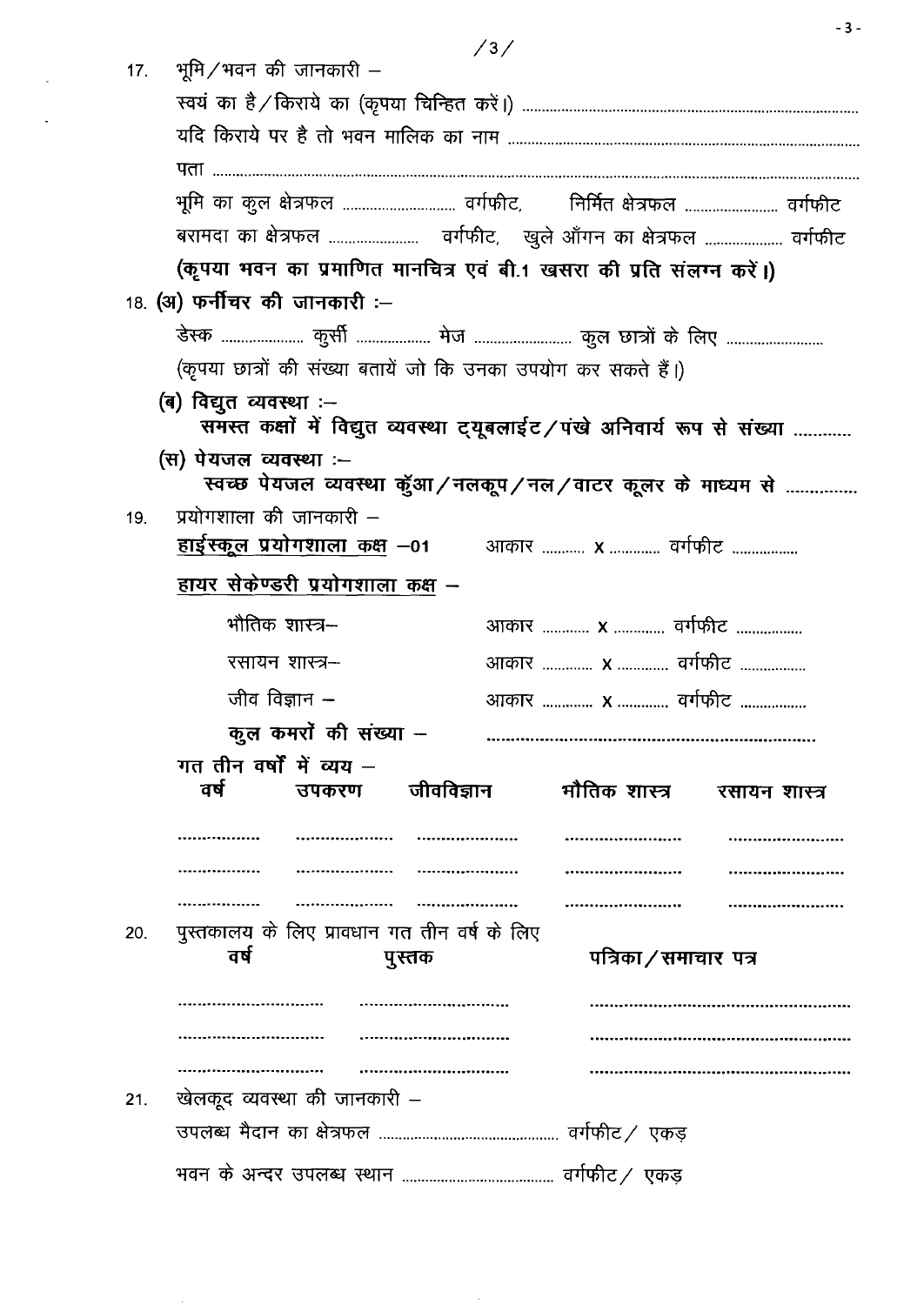|     | गत तीन वर्षों में व्यय |                                              |                                                               |                                                                                                |  |  |  |
|-----|------------------------|----------------------------------------------|---------------------------------------------------------------|------------------------------------------------------------------------------------------------|--|--|--|
|     | वर्ष                   | उपकरण                                        |                                                               | अन्य                                                                                           |  |  |  |
|     |                        |                                              |                                                               |                                                                                                |  |  |  |
|     |                        |                                              |                                                               |                                                                                                |  |  |  |
| 22. |                        | वित्तीय स्थिति की जानकारी गत तीन वर्ष के लिए |                                                               |                                                                                                |  |  |  |
|     | वर्ष                   | कुल आय                                       | राजस्व व्यय                                                   | पूंजीगत व्यय                                                                                   |  |  |  |
|     |                        |                                              |                                                               |                                                                                                |  |  |  |
|     |                        |                                              |                                                               |                                                                                                |  |  |  |
|     |                        |                                              |                                                               |                                                                                                |  |  |  |
|     | अक्षय निधि का विवरण -- |                                              | (कृपया अन्तिम आडिट शुदा आय–व्यय लेखा की रिपोर्ट संलग्न करें।) |                                                                                                |  |  |  |
| 23. |                        |                                              |                                                               |                                                                                                |  |  |  |
|     |                        |                                              |                                                               |                                                                                                |  |  |  |
|     |                        |                                              |                                                               | (जिला शिक्षा अधिकारी अथवा संयुक्त संचालक शिक्षा एवं प्राचार्य के संयुक्त खाता में होना चाहिए।) |  |  |  |
| 24. | बचत खाता की जानकारी–   |                                              |                                                               |                                                                                                |  |  |  |
|     |                        |                                              |                                                               |                                                                                                |  |  |  |
|     |                        |                                              |                                                               |                                                                                                |  |  |  |
|     |                        |                                              | शुल्क दर (चाहे किसी भी नाम से प्राप्त की जा रही है। मासिक)    |                                                                                                |  |  |  |
|     | कक्षा                  |                                              | राशि                                                          |                                                                                                |  |  |  |
|     | 9वीं                   |                                              |                                                               |                                                                                                |  |  |  |
|     |                        |                                              |                                                               |                                                                                                |  |  |  |
|     |                        |                                              |                                                               |                                                                                                |  |  |  |
|     |                        |                                              |                                                               |                                                                                                |  |  |  |
| 25. |                        | छात्रों के नामांकन की जानकारी अंकित करें–    |                                                               |                                                                                                |  |  |  |
|     |                        |                                              |                                                               |                                                                                                |  |  |  |
|     |                        |                                              |                                                               |                                                                                                |  |  |  |
|     |                        |                                              |                                                               |                                                                                                |  |  |  |